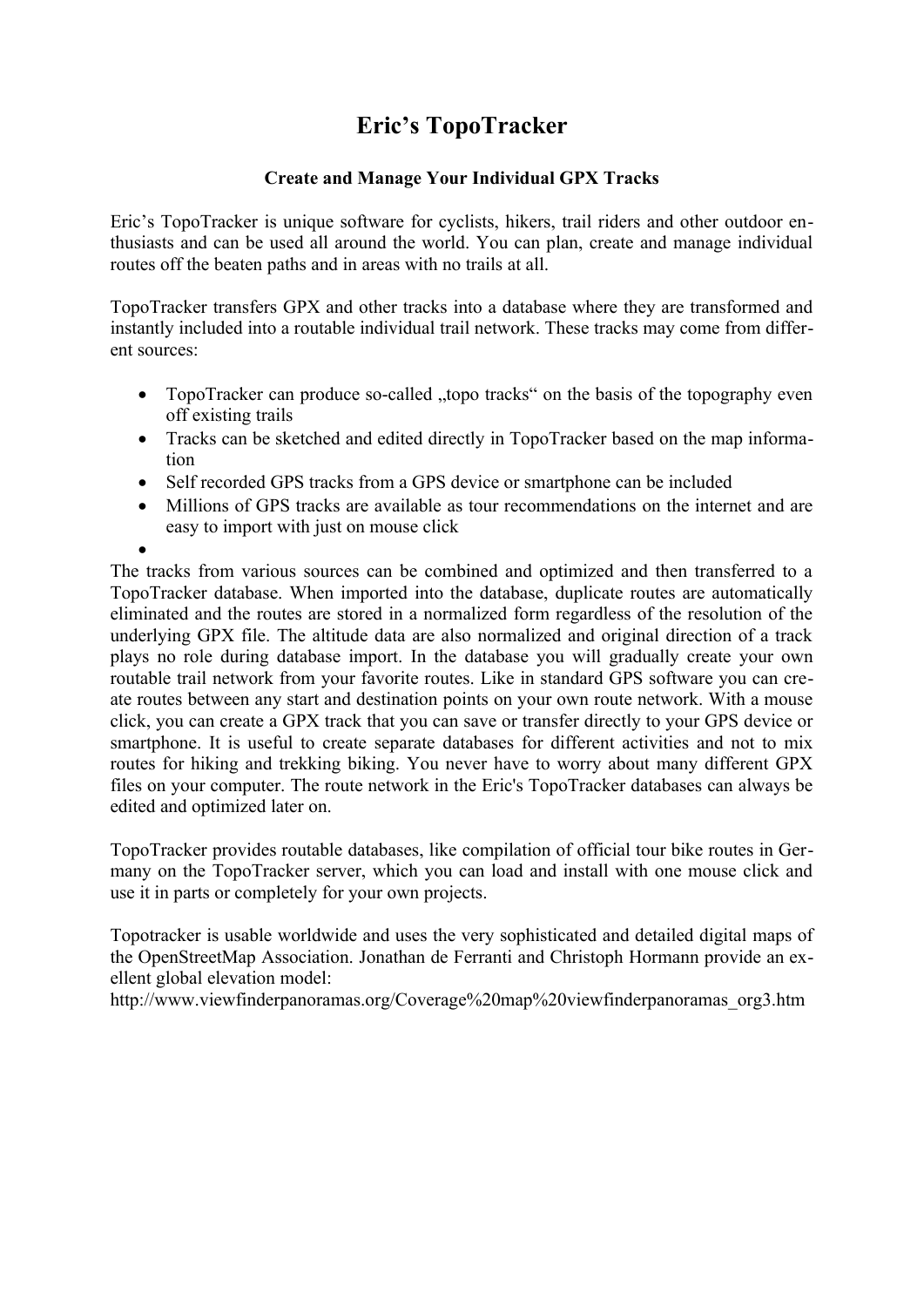#### **User agreement**

This program is provided "as is". Roedern-Consulting is not responsible for any damages that can be attributed to the TopoTracker software. You are cautioned that you use TopoTracker at your own risk. Although Roedern-Consulting strives to provide a error free product, no guarantee is given by Roedern-Consulting or a representative. This refers in particular to the maps and the elevation data, which are loaded from third-party providers.

Eric's Topotracker is freeware. Download, installation and use is free of charge. Commercial use to Topotracker is not permitted. Roedern-Consulting reserves all rights to this program and its contents.

If you have ideas for improvements or need support when using Eric's TopoTracker, please contact:

Roedern-Consulting

Dr. Erich von Roedern Lindenstrasse 40 65795 Hattersheim Germany

erich.roedern@t-online.de

#### **Installation**

Eric's TopoTracker runs on Windows 64 bit systems with Windows 7 or higher version installed. The Windows InternetExplorer 10 or higher must be installed to integrate the browser window with the Microsoft Bing AirView data. You must have the necessary user rights for the installation. Since the map and the elevation data are only loaded during use, TopoTracker requires a permanent Internet connection.

Download the installation file "topotracker64 setup.exe" from the [https://www.topotracker.de](https://www.topotracker.de/) website via the download link "Eric's TopoTracker Download" and execute the setup program. If Windows or your anti-virus software should report a threat during the download and / or the installation process, you must reject all these warnings in order to install Eric's Topo-Tracker correctly. You can install the Topotracker program file anywhere on your computer, but you should use the suggested folder.



After successful installation, please start TopoTracker via the shortcut icon lope hader on your desktop. The program will ask you to download and install the latest version of Topotracker. This is done with every program call, if a newer version of Eric's Topotracker is available on the server. The installation of the latest version takes only one second and the program starts automatically.

You can manually assign GPS track files with the extension .gpx or .kml or .kmz in Windows explorer settings. By double click a file in the explorer Topotracker will open and will show the track.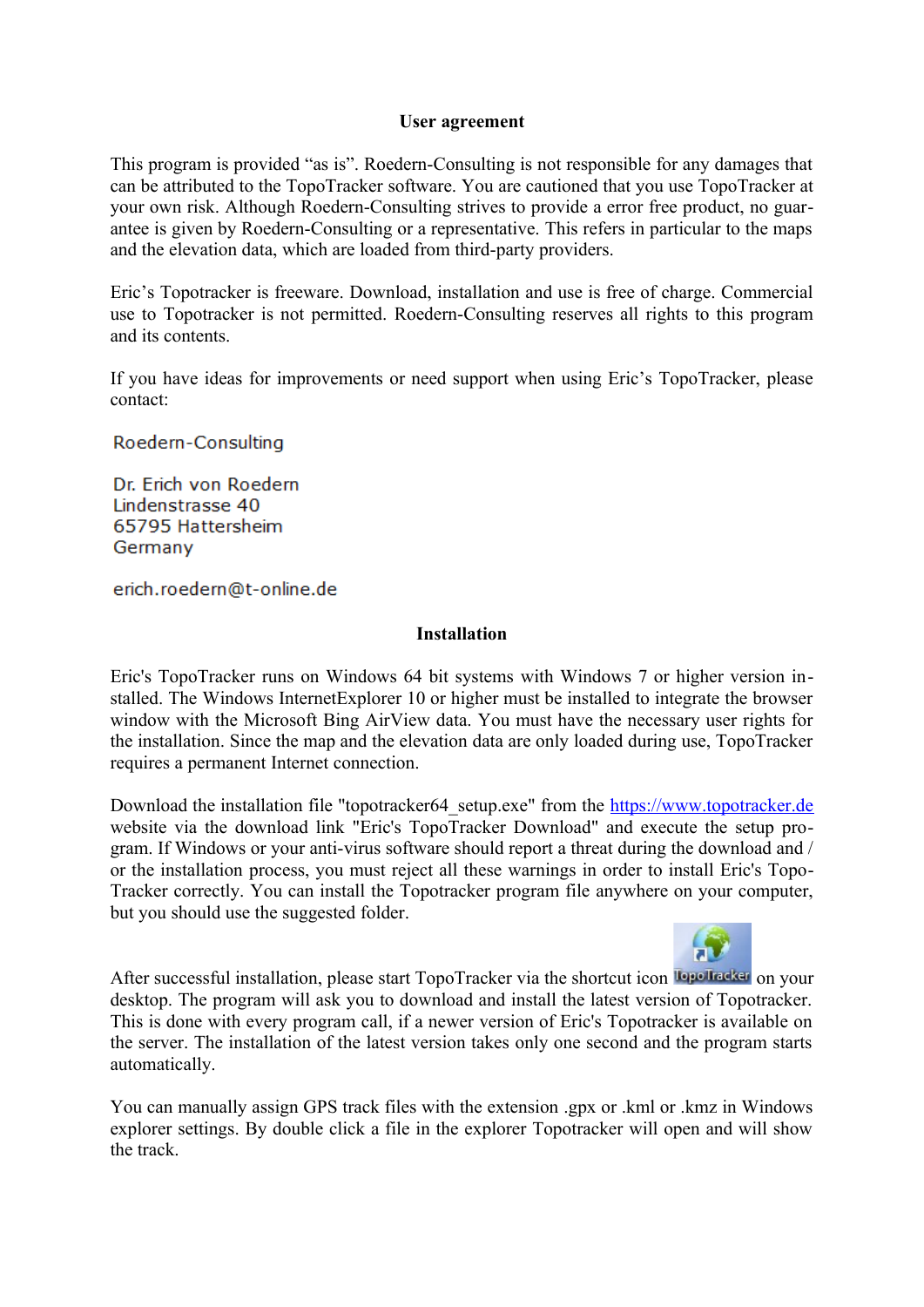

#### **Eric's TopoTracker Menu Buttons and Map Functions**

status bar: map information and Topotracker infos

#### $\mathbb{Q}$  **Move Map and Zoom Map in/out:**

Rotate the **mouse wheel** or use the **magnifying buttons** to zoom in and out. Press and drag the mouse wheel to move the map. This can also be done by dragging with the left mouse button when the mouse pointer is not located over a track.

# **Copies the current map image into the clipboard**

#### **Blue GPX Tracks**

#### **Import GPX Tracks:**

Press this menu button and select a GPX, KML or KMZ track file. The tracks from the file are loaded and the map view is focused on the newly loaded blue GPX tracks. Blue GPX tracks have a light blue line; the track start is indicated by a green dot, the end with a red dot.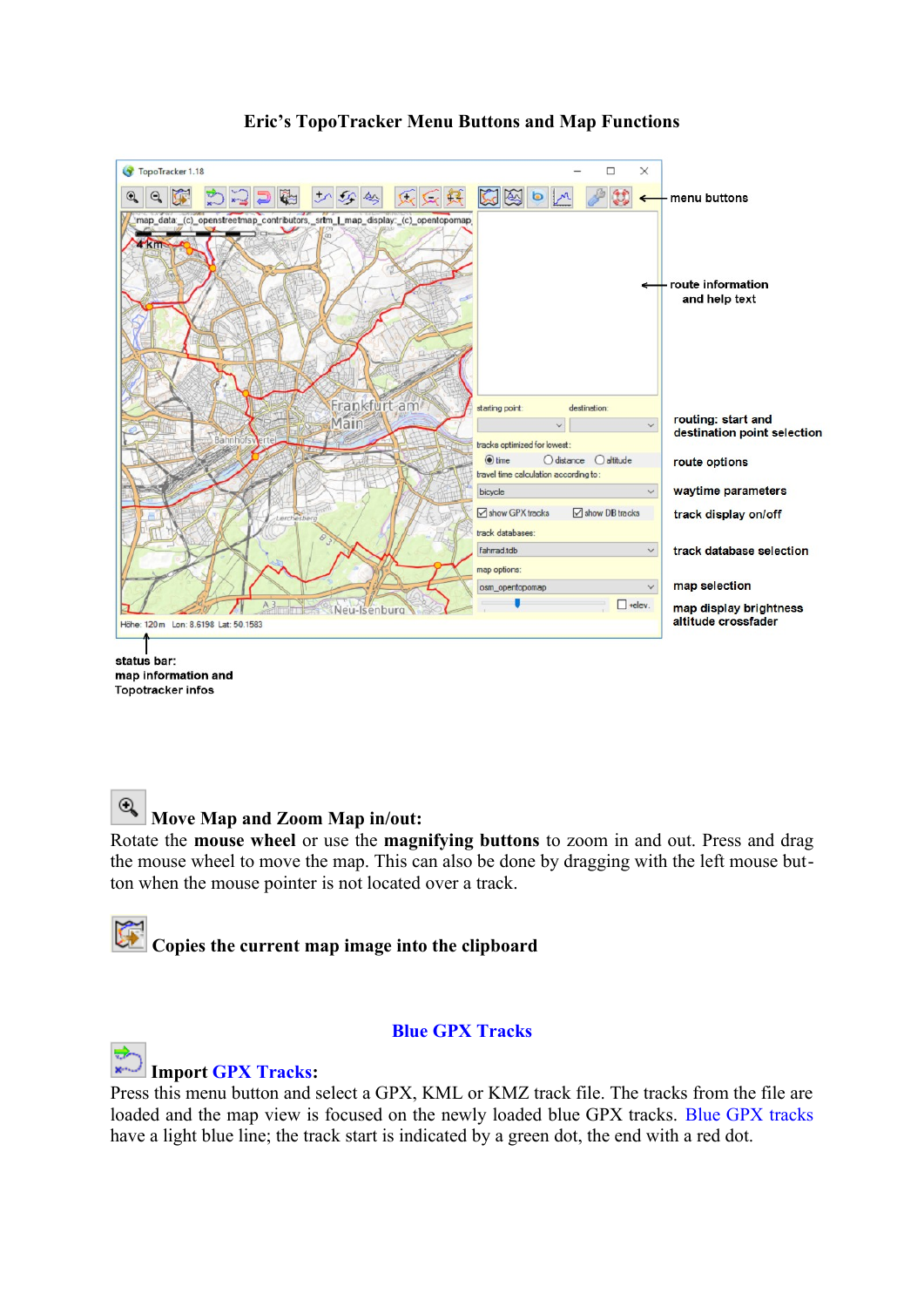

### **Export GPX-Tracks:**

Select the blue GPX tracks and/or the red DB tracks you want to export to a GPX file. Press this menu button and select a folder and specify a filename. The selected tracks are stored in this file and can be copied from there to a GPS device. If you have selected multiple non-contiguous tracks, you will be warned as this may be confusing when displayed on an external GPS device.



#### **Transfer red DB Tracks to GPX tracks:**

Select the red DB tracks you want to transfer to blue GPX tracks. Pressing this menu button transforms the selected DB tracks into blue GPX tracks. The red tracks in the database are preserved. The blue GPX tracks can now be edited manually, for example. If you have selected several non-connected red tracks you will be warned.

# **Run and show selected tracks directly in another map software**

For this functionality, you must have another map application installed on your computer, e.g. Gramin's, BaseCamp. In Windows Explorer (formerly file manager), you can link the '.gpx' file extension to BaseCamp or other map software so that a double-click on a GPX file opens it immediately in the linked program.

Once you have done this, you can select red DB tracks or blue GPX tracks in Eric's Topo-Tracker, and press this menu button to open them directly in the previously linked program. If you have selected several non- connected tracks you will be warned.

#### **Commands and functions of GPX tracks directly in map window**

#### **Pre-selection of GPX tracks:**

Mouse pointer over track, track gets dark blue

#### **Selection of GPX tracks:**

Left mouse click on pre-selected dark blue track, all way points of the selected track are shown as yellow dots. You can select any number of tracks one by one. If a single track is se lected, corresponding information like distance etc. is displayed in the upper right with light blue background color.

With **"Ctrl + A"** all GPX tracks are selected.

Lasso: By pressing the Shift key, you can also use the left mouse button to draw up a window / lasso in which the GPX tracks are selected.

#### **De-selection of GPX tracks:**

**"Left click"** on an already selected GPX track cancels the selection of this single track. Clicking on a **"blank area"** removes the selection of all previously selected GPX tracks.

#### **Delete GPX tracks:**

By pressing the **"Del"** key on your keyboard all selected GPX tracks are removed.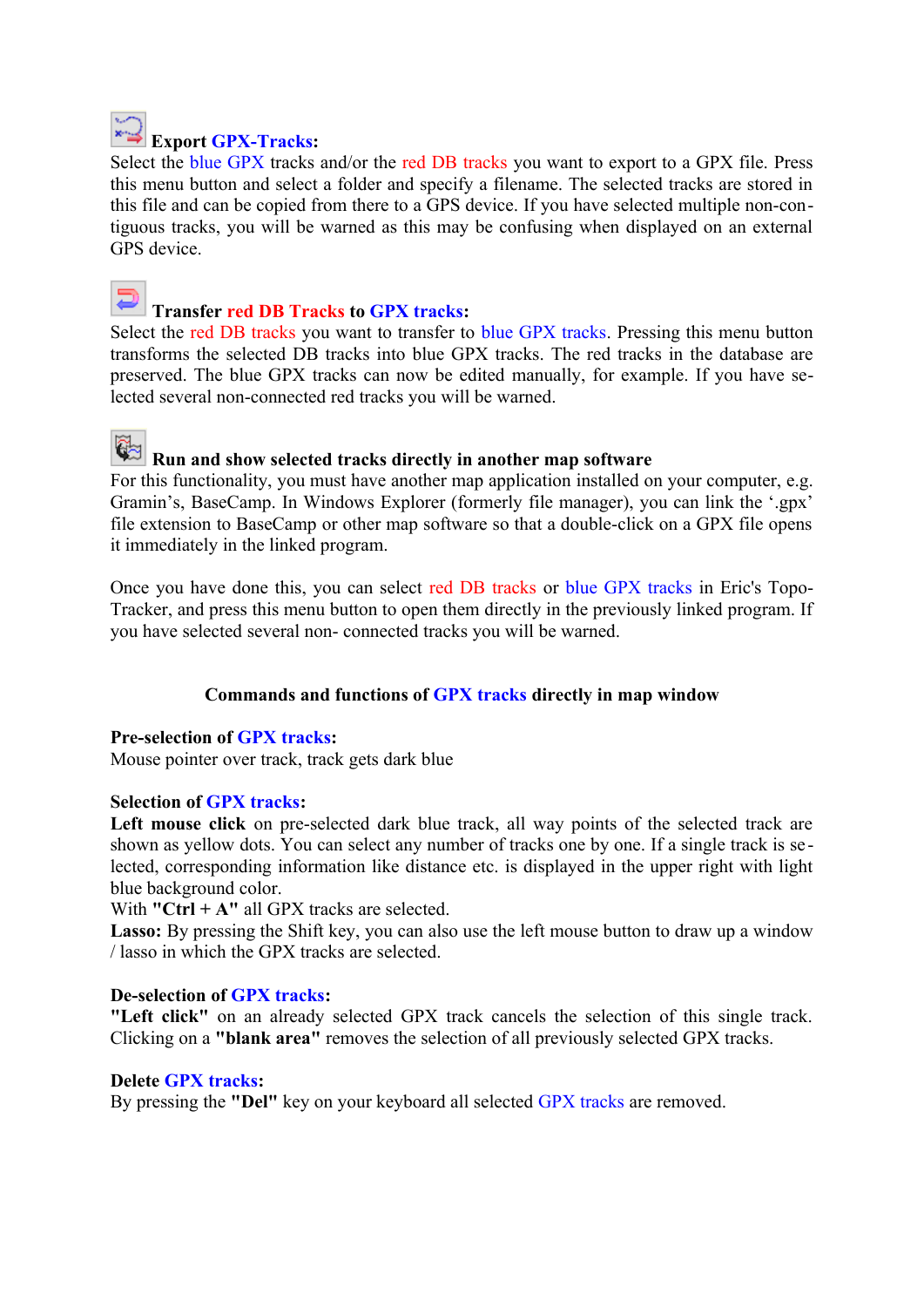#### **Splitting a track into two GPX tracks:**

Use the mouse to spot a point in a GPX track where you want to split up the track and press the right mouse button. You have to hit the track within 40 m in order to find a location for splitting.

#### **Connect the endpoints of two GPX tracks:**

Move the mouse to pointer to the overlaying track endpoints and press the right mouse button to connect the two separated tracks to one single track. If the overlaying track endpoints are in a maximum distance of 40 m, the tracks will be connected. The track direction does not play any role in this function, i.e. you can also connect two end points or starting points.



### **Create or edit a GPX-Track:**

By pressing this menu button, you can create a new GPX track or edit a previously selected GPX Track.

#### **Create a new GPX track:**

If no GPX track is selected, a new GPX track is created. With a **left mouse click**, you will place the waypoints in the map one after the other. In order to achieve high accuracy, it is recommended to select a large map scale. You can move and zoom the map while editing it with the mouse wheel.

#### **Edit existing GPX track:**

If a single GPX track was selected before pressing the edit menu button, the editing function continues at the end (red point) of the selected track. If you want to edit at the track's starting point, you must reverse the track direction. To edit a track in the middle, you must split it first.

If the editing function is active, use the "**Del**" key to delete the last point.

By pressing the menu button again or by pressing the "**Esc**" key, the editing function is finished.

By finishing the editing function, the track is "harmonized", which means that unnecessary waypoints are removed and others are added to represent an elevation profile.



## **Reverse GPX track direction:**

This menu button reverses the direction of a previously selected GPX track. The green and red markings of the start and end points are interchanged.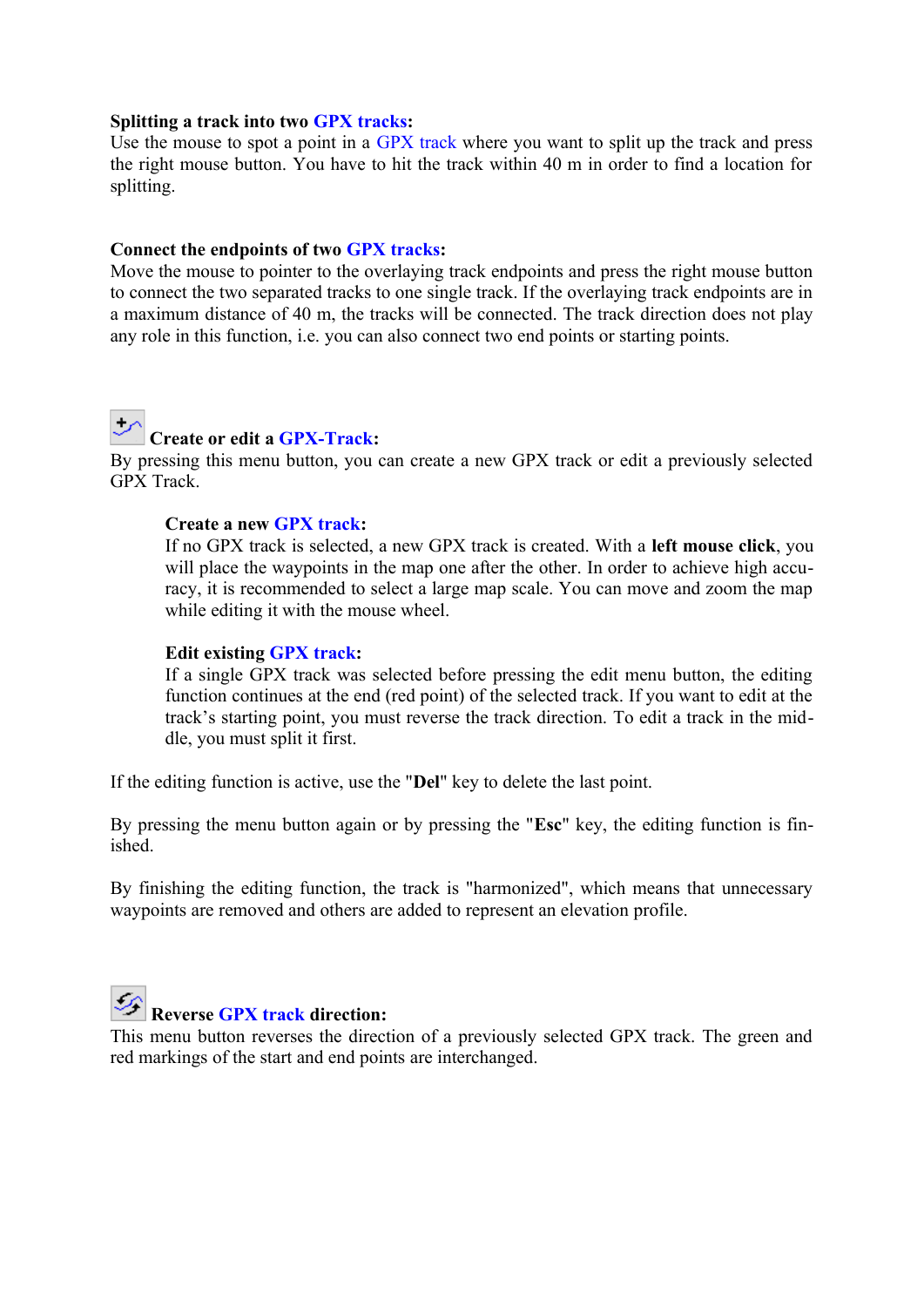# **Create GPX tracks optimized by the terrain's topography (elevation data):**

Eric's TopoTracker has a unique feature that allows you to calculate tracks between a set start and finish point using the topography. Calculation parameters for weighting distance, altitude difference and steepness of the terrain can be determined by the operator. The default parameters usually results in a good compromised route where the distance to go, the altitude difference to overcome and the terrain steepness is in a good balance. The operator can play with the parameters and can compare the different results on the map. Since these Topotracks are only calculated on the basis of distance and elevation data and do not take map information like roads into account, the calculated topotracks go "cross-country" and, in some cases, even across waterways. These topotracks, however, provide an excellent guide for manually creating a nice road based track on the map.

- 1. Activate the **topotrack** function by pressing the menu button.
- 2. While holding down the **left mouse** button, drag a rectangular area within you want to calculate the topotracks.
- 3. A window for editing the optimization parameters is displayed; slide it into a suitable area on your screen.
- 4. Set a **target point** of the track by pressing the **"Ctrl-key**" together with the **right mouse** button. A target point matrix is calculated (may take some time for large areas, red status line) and when calculation is finished the target point is displayed as a red rectangle on the map.
- 5. Set a **starting point** of the track with the just by a "**right mouse click**", the topotrack is displayed immediately. You can set several starting points resulting in topotracks going to the same target point.



| parameters for topo tracks                    |          |
|-----------------------------------------------|----------|
| distance weighting fixed (1):                 |          |
| weight. for vertical dist. (0 - 10000):       | 25       |
| weigting for gradient (0 - 10.0):             | 0.150000 |
| exponent for gradient (1, 2, 3, 4):           | 3        |
| default<br>new track<br>calculation<br>values |          |

#### Default parameters

You can also change the parameters and calculate an alternative topotrack between the last selected start and destination point by pressing "new track calculation" in the parameter window.

All weightings refer to distance "1". The higher the weighting is for vertical distance, the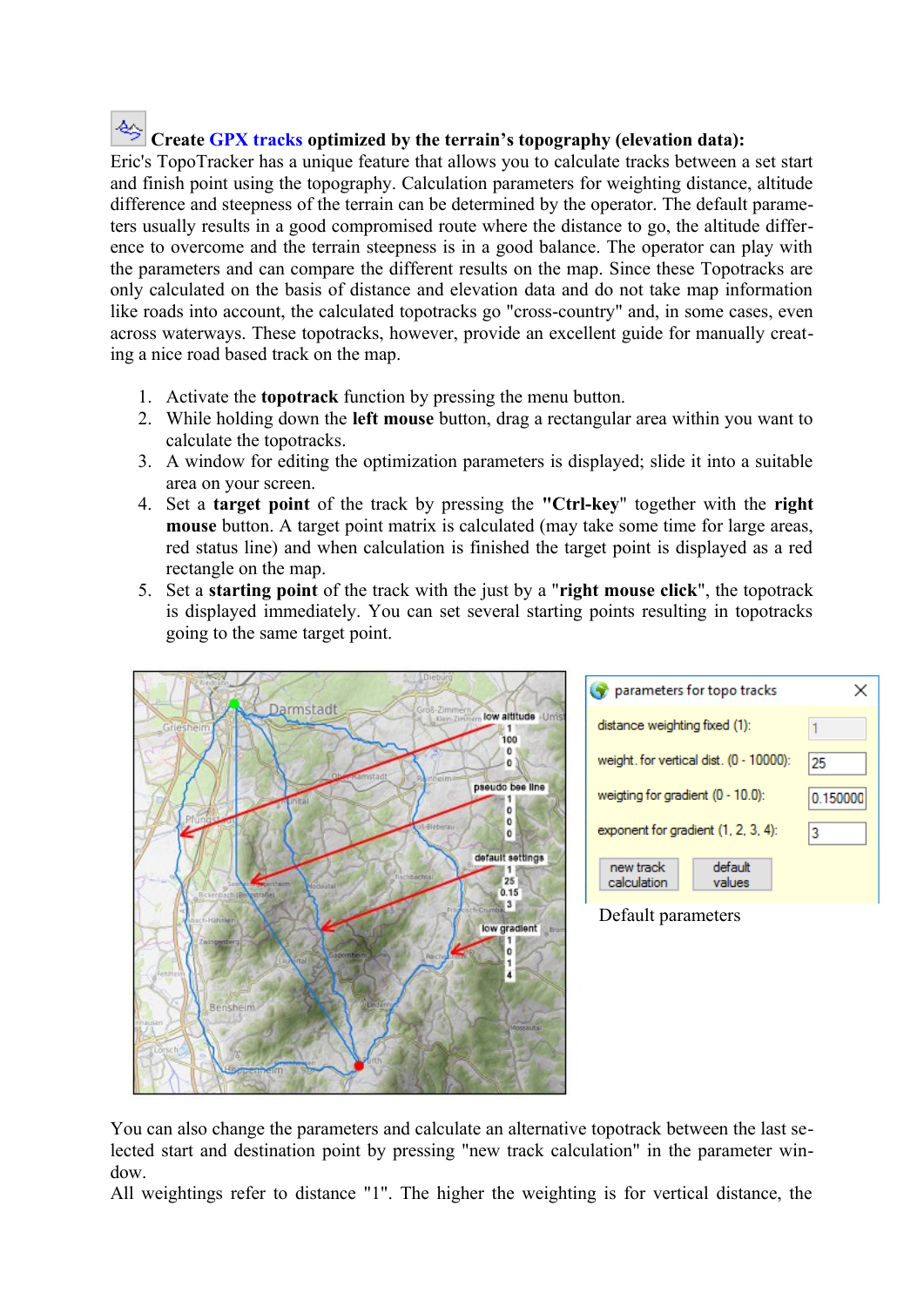more the algorithm tries to minimize it even is this leads a longer distance. A weighting of 25 the vertical distance means that 1 meter positive vertical distance corresponds to 25 horizontal distance meters. A weighting for the gradient leads to the avoidance of steep gradients. This effect is further enhanced by the choice of a high potency for the gradient. Since topotracks are calculated incrementally from elevation points, one does not get a proper bee line, but only a "pseudo bee line", if all adjustable parameters are set to 0. For a proper bee line you simply create a track between two points manually.



Ŀ

#### **Waypoints oder Placemarks:**

Add manuallyPOI (Point of Interest) to the map. After deactivating the button you can name the POI bei clicking the right mouse button. POIs are saved with the GPX-Export button.

### Import **Overlay Images from the clipboard:**

Copy image into the clipboard. Press button to import image to the map.The image will be connected and scaled with the map. You can adjust the size and the position of the image manually by using the buttons in the image together wit der **"Ctrl-key"**. Adjust fading with the Overlay regulator on the right. Overlay will only b e shown if the Overlay-Checkbox is checked. With Overlays you can integrate satellite images into you map. Overlays are saved automatically and can be deleted with the "**Del-key**". With a "**right mouse click**" you can name an overlay.

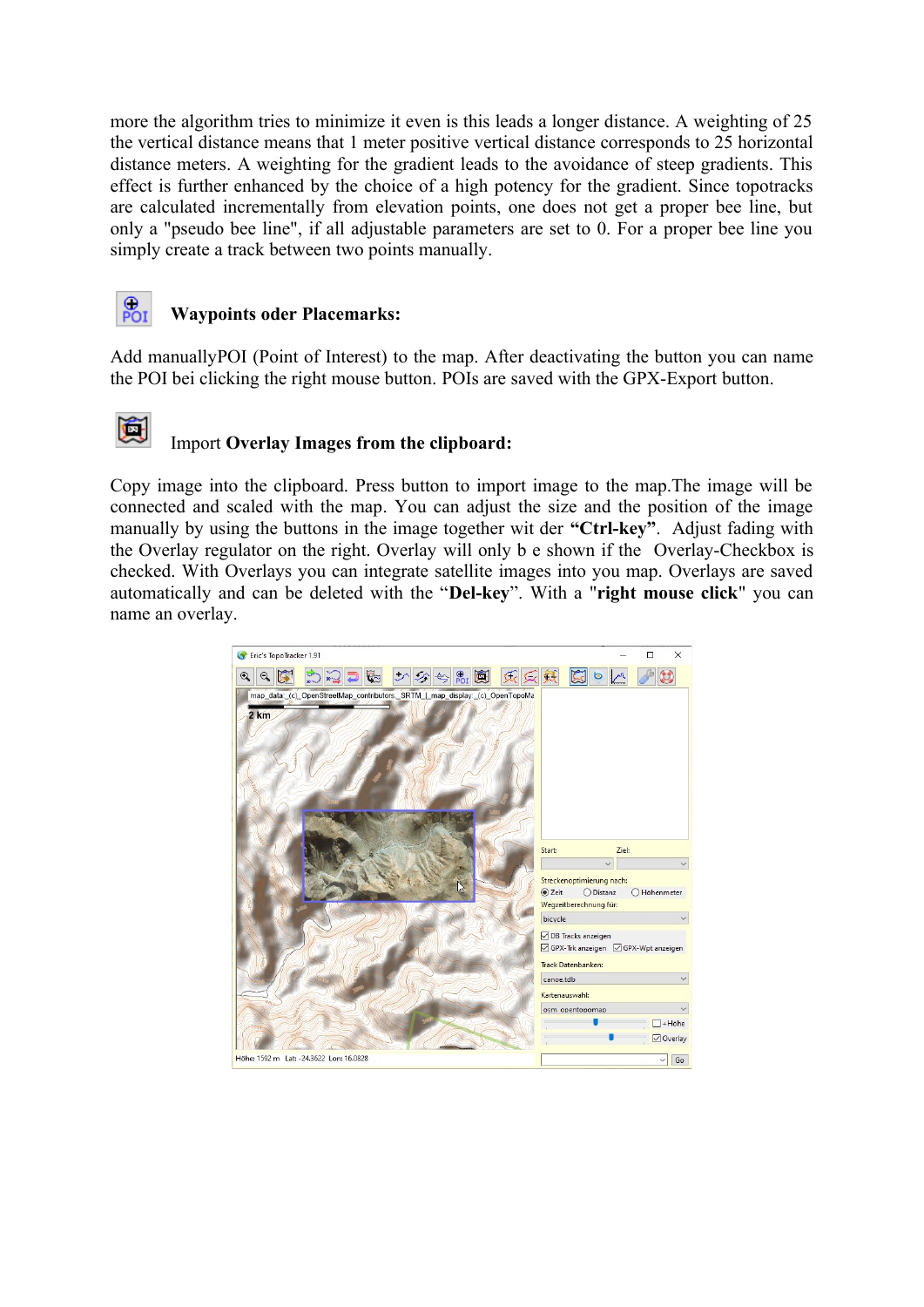#### **Red database tracks**

In contrast to direction-dependent GPX tracks stored in individual files, any number of DB tracks is managed in a database. Once a database is created it can be selected via the selection track databases:

field "Track Databases" on the right side.

gemany\_tour\_cycling.tdb

 $\ddot{\phantom{0}}$ 

It is useful to create separate databases for different activities and, for example, do not mix routes for hiking and trekking biking. Databases are generated under menu Settings/Tools, see below.

A database is "fed" with GPX tracks, which can come from different sources: Tracks from the Internet, recorded tracks and manually drawn tracks can be combined and imported. An individual route network is assembled and growing according to your wishes and needs.

The created route network in the database is routable which means you can create any route between a starting point and a destination point. With one mouse click, you can create a GPX track that you can save or transfer directly to your GPS device or smartphone.

C

#### **Add GPX tracks to a track database:**

To add one or more blue GPX tracks to a database, select one or more blue tracks and press the menu button. The direction of a GPX track is insignificant for the DB transfer. The blue tracks are "harmonized", unnecessary waypoints are removed and waypoints representing an altitude height profile are added. Furthermore, duplicate tracks are eliminated on a route. Those parts of the track which already exist in the database are eliminated to. The GPX tracks are now being transferred to red DB tracks. If red tracks intersect, a node is automatically inserted at this point. DB track functions are executed directly in the database and, unlike GPX tracks, no manual file saving is necessary. **Do not add too many GPX tracks in one step of the database and check the import result!**

## **Delete DB Tracks:**

DB tracks can only be deleted via this menu function. Select one or more red tracks and press the menu button. The selected routes are deleted after further inquiry. You do not have to save the database manually and the nodes are recalculated automatically.



This menu button will undo the last database add or delete step.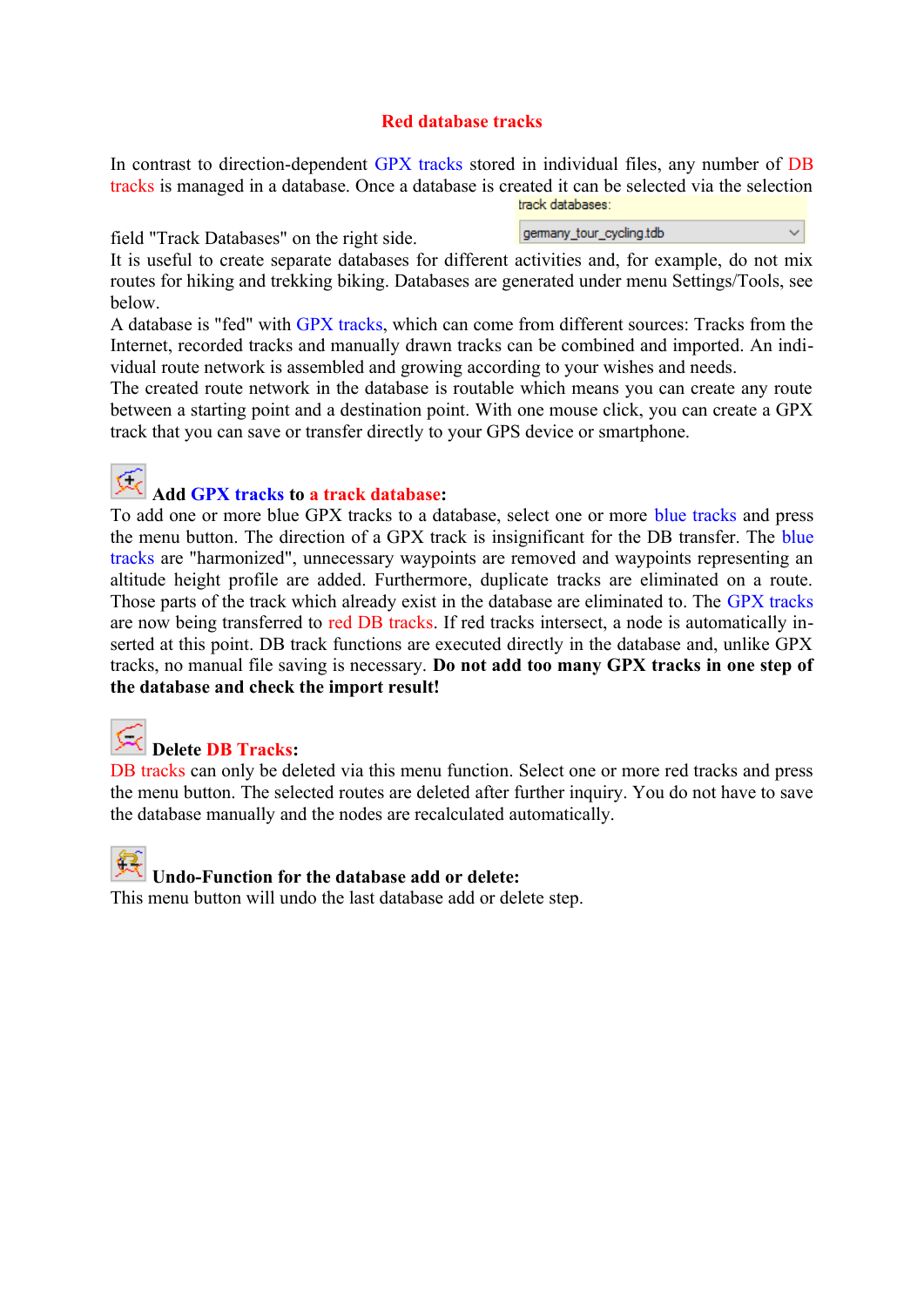#### **Commands and functions of DB Tracks directly in map window**

#### **Pre-selection of DB tracks:**

Move mouse pointer above red track, track will change color to purple.

#### **Selection of DB Tracks:**

**Left mouse click** on a pre-selected purple DB track, all way points of the selected track are shown as yellow dots. You can select any number of tracks one by one.

#### **Lasso function:**

By pressing the **Shift key**, you can also use the **left mouse button** to draw up a window / lasso within the DB tracks are selected. The lasso function for DB tracks is only possible if no GPX-Tracks are loaded or the GPX Track display is switched off by un-checking the checkbox on the right.

#### **Deselection of DB Tracks:**

**"Left click"** on an already selected DB Track cancels the selection of this single track. Clicking on a **"blank area"** removes the selection of all previously selected DB Track and GPX tracks .

#### **Manually insert a node in a DB track:**

Select a single DB track. Move the mouse pointer to the position where you want to insert a node and press the right mouse button. If the mouse pointer is within 40 m from a red track and at least 100 m away from the next node, a node is inserted at that point. To keep this node permanently you must name this node. Otherwise nodes are being deleted automatically by the next database change when all the nodes are being recalculated.

#### **Name a node in DB track database:**

Move the mouse pointer over the node you want to name. The node will change the color from orange to red. Press the right mouse button, a window will appear where you can enter , any name like "Home", "Frankfurt", etc. You can only save a unique name in the database. The node names are displayed in the map when the mouse pointer is over a named node.

The named nodes appear in the "Starting point" and "Destination" selection lists on the right side. These can be used to create a route directly, taking into account the parameters below (shortest time, shortest distance, or lowest altitude distance).

#### **Create a route with a Track database:**

Basically, a route is only complete and usable if corresponding information is displayed in the top right window with a light red background! Such a route can be directly exported as a GPX

track  $\rightarrow$  or can be converted into a GPX track within TopoTracker. A route can be created in three different ways:

1) You can directly select the DB tracks one by one with the left mouse button. The order you select the DB tracks will determine the direction of the route. Routes may not have gaps, may not being branched, and you can't select the same track twice. You can always de-select tracks and add new ones. Only if information is displayed in the window a route is passable from starting to destination point.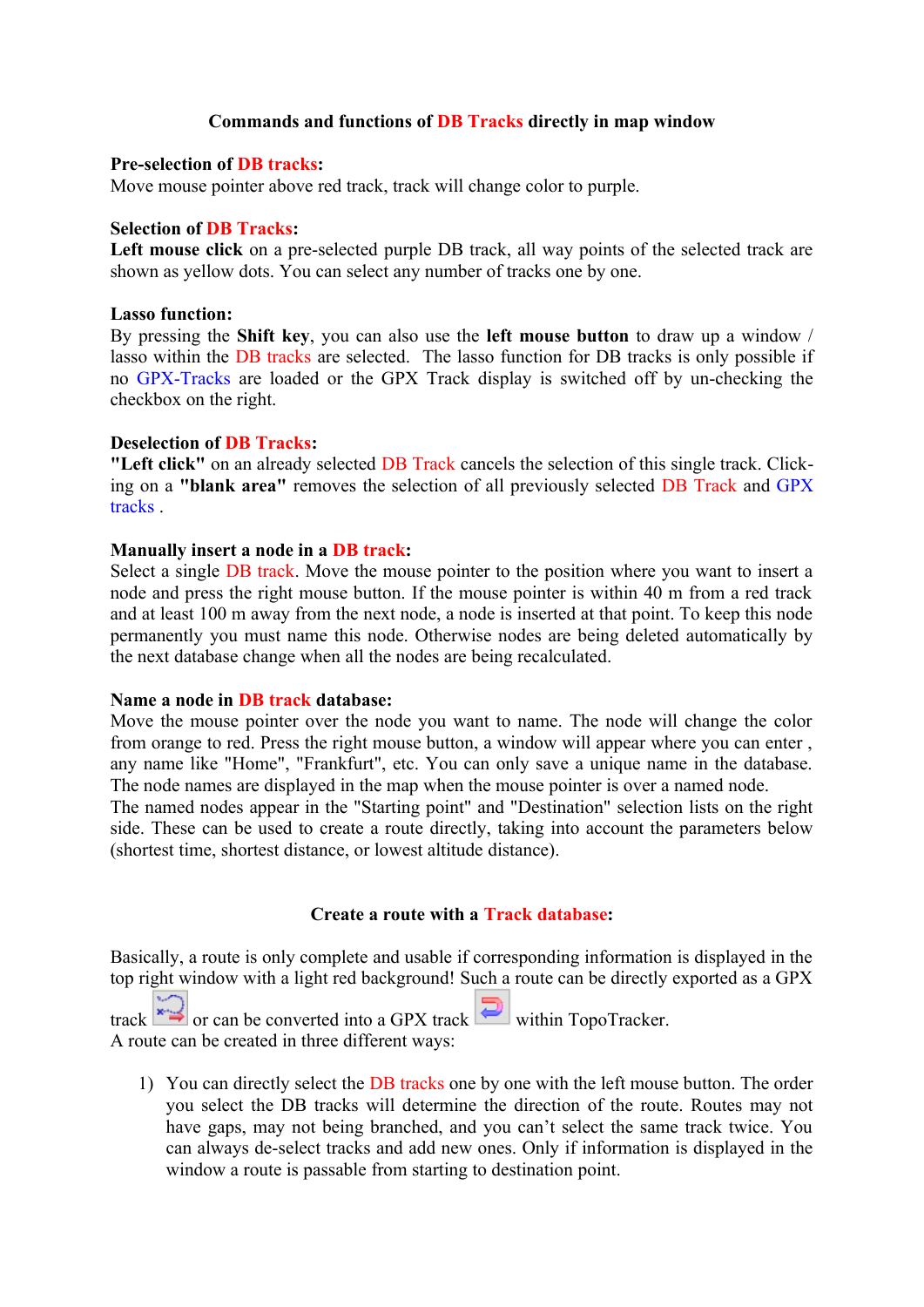2) A **double click with the left mouse button** on a node sets it as the start node. The point is displayed with a green dot. By double-clicking on another node, this node will turn into a target node and has a red dot. The route between start and destination nodes is determined according to the settings of the parameters.<br> **tracks optimized for lowest:** 

 $\odot$  time  $\bigcirc$  distance  $\bigcirc$  altitude

You can also set intermediate destinations by double-clicking on more nodes. These are then represented as yellow circles. The first node of a route, the start node is always green, the last destination node, always red. By double-clicking on a node that has already been marked, this node will be deleted as a target from the route. A double-click in an empty map area deletes all node markers and and deselects all tracks. A node can only be marked once, what implies, that a start node can never be a destination node, or an intermediate node can be activated more than one time. To plan a round trip with a common start and destination node, add a new (auxiliary) node to the route in the close vicinity of the start node. You can then use this as a destination node. When using intermediate nodes, DB tracks can also be used several times, e.g. outward and return. As long as nodes are marked, you can redraw the route by reusing<br>tracks optimized for lowest:





2nd interim target knot

3) If there are named nodes in your track database, they are listed in the "Starting point" and "Destination" selection lists on the right. By selecting a starting and destination node from the corresponding lists, a route can be created directly, taking into account route optimization options below.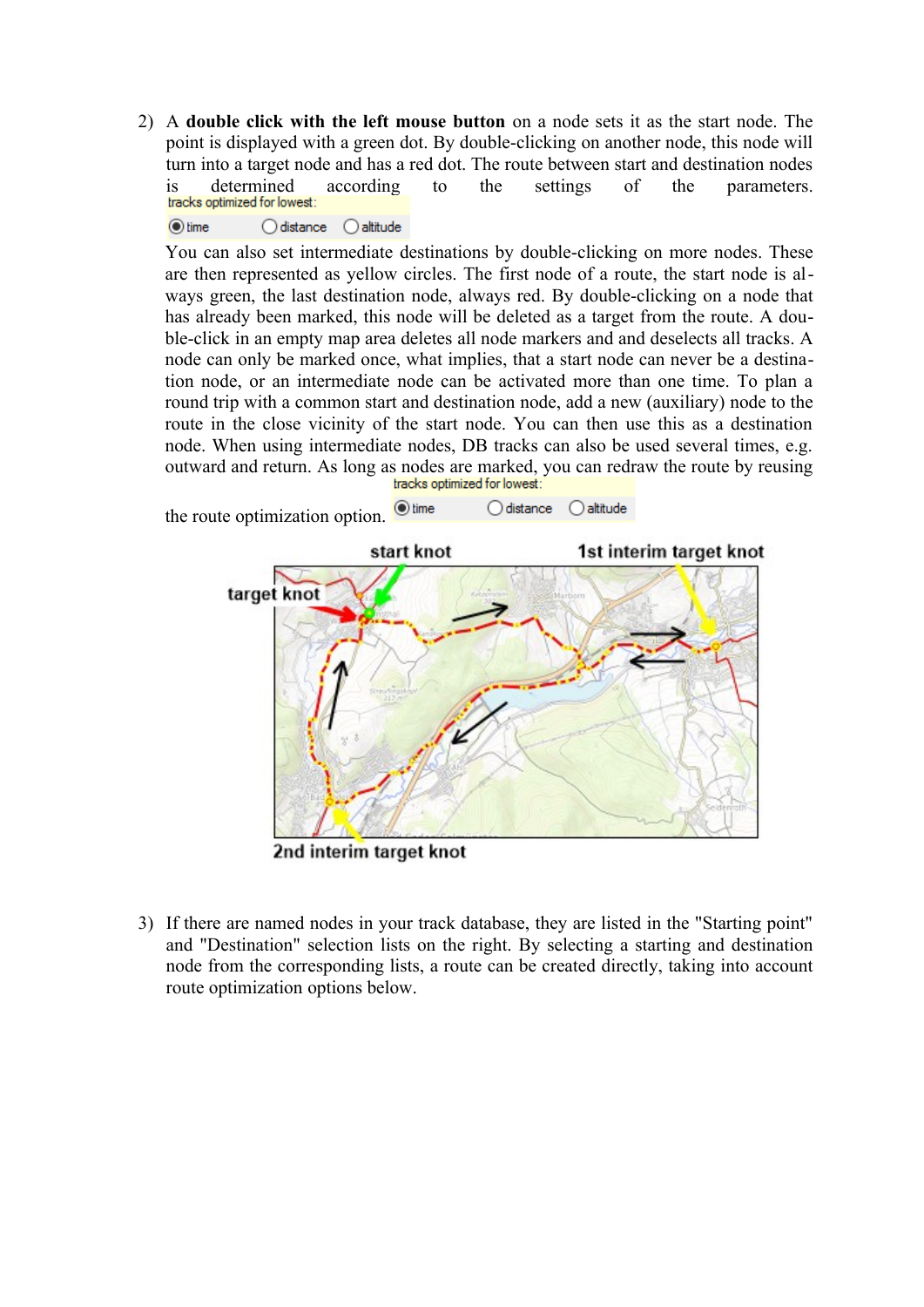#### **Copy one or multiple TDB tracks from one database to another**

If you have not yet created a target database, create a database in Extras / TrackDB tools.

- 1. Switch to the source database on the right side in the track database selection list
- 2. Select the tracks to copy by left mouse click or the lasso function.
- 3. Convert selected DB tracks to GPX tracks using the  $\Box$  function.
- 4. Switch to the target database on the right side in the track database selection list, the GPX tracks will remain unchanged.
- 5. Select the GPX tracks and transfer to the target database with the  $\frac{f}{f}$  function.

This method allows you to add a whole database to another in one step.

#### **Map Display, Altitude Diplay, Air View, Elevation Profile**

The map display is switched to the altitude display in grayscale. Different map displays types can be selected on the right side in the selection list "map selection" on the right side.

Use the slider on the right side  $\Box$   $\Box$   $\Box$   $\Box$   $\Box$   $\Box$   $\Box$  to adjust the brightness of the map image and generate a cross-fade with the gray scale elevation by selecting "+ Height".

In the altitude representation with grayscale, a window appears in which you can adjust the display as well as the parameters for this display. The two sliders in this window will limit the minimum and the maximum altitude for the grayscale display. The button "automatic" sets the sliders automatically, so that the lowest altitude in the map area is black and the maximum altitude is represented by white. You can invert black and white by setting the check box.

O A second window with a Microsoft Bing Airview browser shows up. The center of the Airview display corresponds to the mouse pointer in the map and so does the zoom level. You can also move or zoom the Airview image directly in the browser window. This functionality requires the installation of Microsoft Internet Explorer 10 or later on your computer.

A second window for the display of elevation profiles shows up. The profiles of one selected blue GPX track or one selected red DB Track are displayed. If you move the mouse pointer with left mouse button over the elevation profile the corresponding location is show on the map with a cross.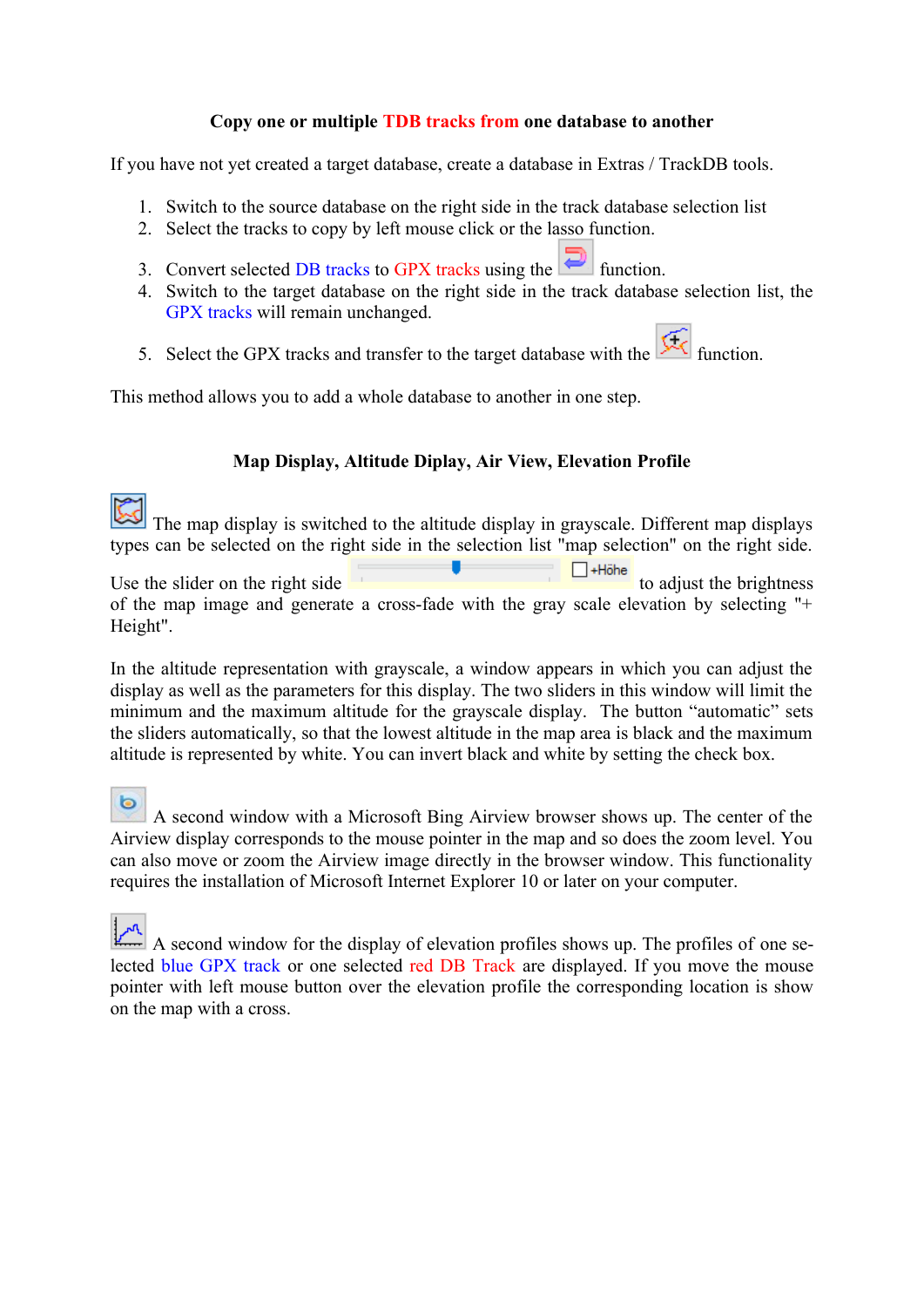#### **Options, Settings und Tools**



 $\mathcal{A}$  window with different tabs shows up:

**Settings:** You can select the menu language, metric or English measurements, and some setting of the screen display.

**GPX tools:** Expert functions for manual editing of blue GPX tracks. These and other features are automatically applied when transferring blue GPX tracks to track DB tracks. The settings here have no effect on the automatic transfer.



#### **Track DB tools:**

#### **Load or create TrackDB:**

Before a track database is available in topotracker, it must be created here, or an existing one must be integrated. After that onetime process the database is available in the main window in the selection list on the right under Track Databases. To laod an an existing TrackDB please select a TrackDB file and load it by pressing the "Save" button. However, you can also enter a new name and "Save" to create a new blank database. Regardless of the directory, a database must have a unique filename and can only be loaded once.

If you want to delete a database, you must do this by manually deleting the corresponding database file.

Although you can save the database files in any folder, you should limit yourself to the suggested folder "... \ Topotracker \ TrackDBs \".

#### **Load track databases from the server:**

Eric's Topotracker provides TrackDBs with track networks for different activities (tour cycling Germany) on the Topotracker server which you can use completely or in parts for your own projects. Select a TrackDB from the drop-down list on the server, and then load and install them by pressing the button. Because the server databases are constantly updated, you should re-download them from time to time to have the latest version. Each download overwrites an existing TrackDB of the same name on your computer. The loaded TrackDBs should therefore not be edited, since your changes will be lost during the download. You should only transfer tracks from the download databases into your own databases.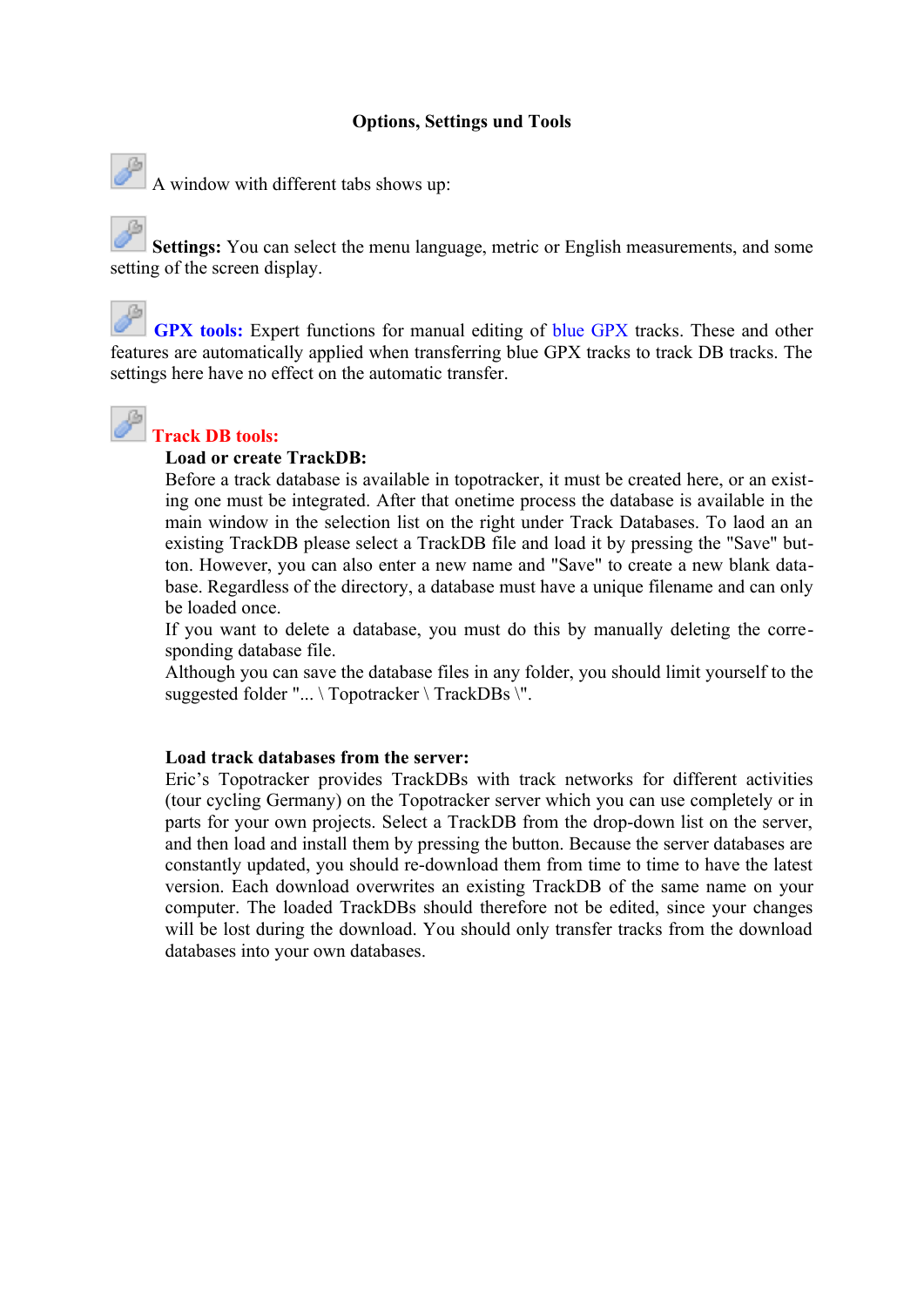#### **Parameter to calculate the travel time:**

The parameters which can be selected in the main window on the right can be changed here, or new parameters, for further activities can be added. The parameters must be entered separated by semicolon. Speed should be the average speed of the corresponding activity without breaks in km/ h.

Formula for travel time:

Travel time = (horizontal distance  $[m]$  + altitude up  $[m]$  \* weighting altitude up + altitude down [m] \* weighting altitude down)/ 1000 / average speed

#### **Check the integrity of the Track database:**

Since this function automatically runs when adding and deleting tracks in a TrackDB, manual operation is usually not needed. If check box "TrackDB tracks harmonize" is ticked, all way points of all tracks in a database are recalculated. This can take some time for larger databases.

#### **Automatic Removal of side tracks < 500m:**

If checked during integrity check short "dead-end roads" from the existing route network would be deleted automatically. If the end knot is named the dead-end will not being deleted.



#### **Map and elevation:**

#### **Import Elevation data from HGT files:**

This feature allows you to add elevation data automatically from [http://viewfinder](http://viewfinderpanoramas.org/)[panoramas.org](http://viewfinderpanoramas.org/) to Topotracker. The elevation model is available in latitudes from about 60 ° north to about 60 ° south worldwide. Since the elevation data covers huge amounts of data, TopoTracker can not hold all data in the memory. A favorable area is roughly as large as France or Germany. You can load many areas, for example, one for each country or state, and these areas should overlap generously. Topotracker will automatically load the area into memory when you click on it.

#### **Load a height range:**

- 1. Press this button to start the function and to display all loaded elevation data areas loaded before.
- 2. Move the map with the middle mouse button and zoom into the desired.
- 3. Use the left mouse button to pull up a window for the area you wish to load the elevation data. It is useful to choose an area for a country / state. The areas can and should overlap generously.
- 4. Download and installation may take some time while the status line turns red. You can not use Topotracker during this time.